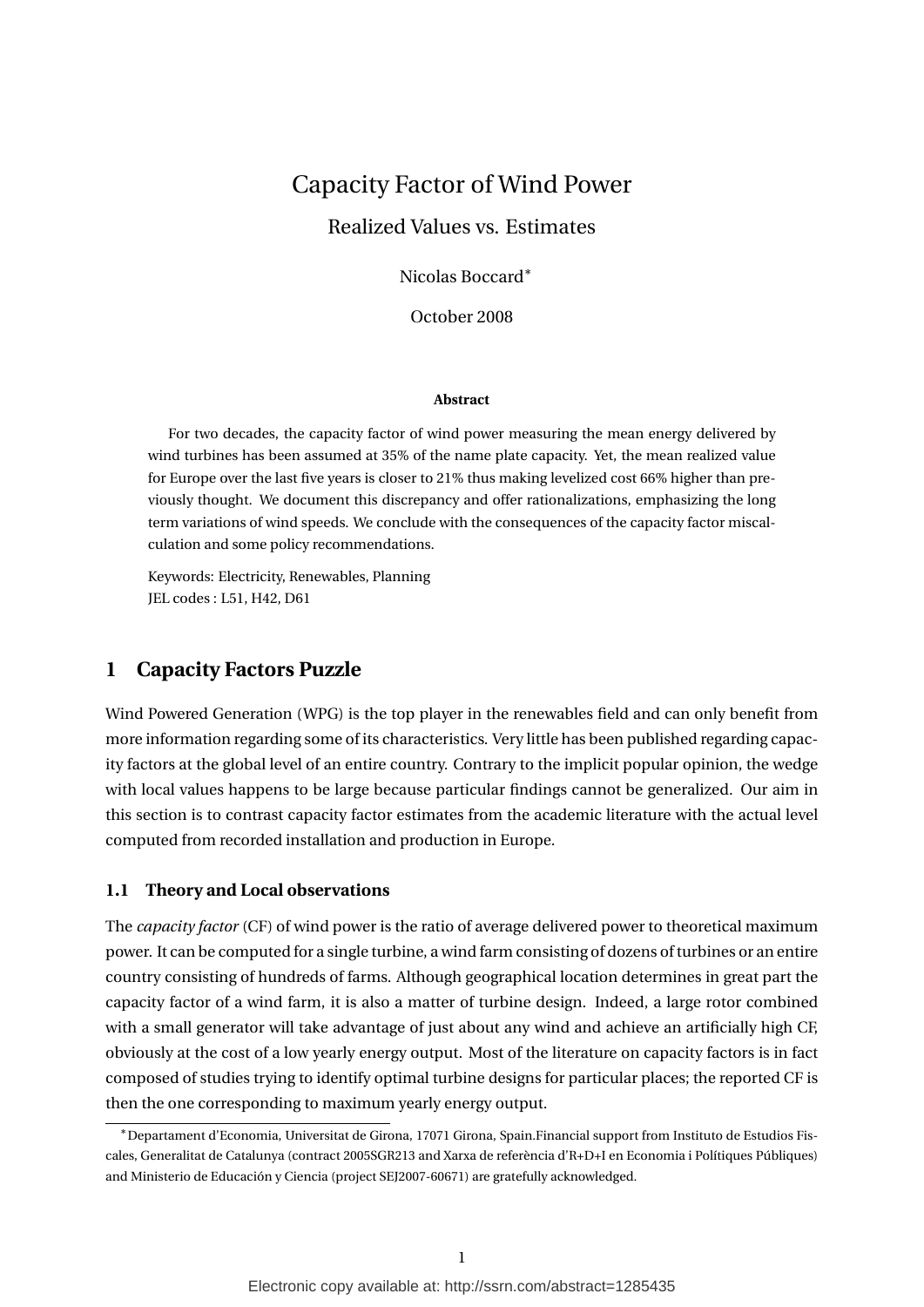Table [1](#page-1-0) displays a number of capacity factor estimates, mostly obtained with computational mod-els using wind speed data (and sometimes of wind power output at specific farms).<sup>[1](#page-1-1)</sup> Although some low measures are recorded, the general picture is a rather high capacity factor; for instance table entries average at 37%. It is interesting to note that studies geared at computing global wind power resources are based on more realistic values: [Grubb and Meyer](#page-8-0) [\(1993\)](#page-8-0), [World Energy Council](#page-9-0) [\(1994\)](#page-9-0) and [Hoog](#page-8-1)[wijk et al.](#page-8-1) [\(2004\)](#page-8-1) use respectively [2](#page-1-2)2.5%, 25, 1% and 26, 5%.<sup>2</sup>

| • Nfaoui et al. (1991): 33%, L, MO            | • van Wijk et al. (1992): 22%, L, NL      |
|-----------------------------------------------|-------------------------------------------|
| • Wood (1994): 55%, L, NZ                     | • Cavallo (1995): 60%, L, Ka, US          |
| • Salameh and Safari (1995): 35%, L, JO       | • Cataldo and Nunes (1996): 40%, L, UY    |
| • Abed $(1997)$ : 40%, T                      | • Iniyan et al. (1998): 19%, L, IN        |
| • Iniyan and Jagadeesan (1998): 25%, L, IN    | • Jangamshetti and Rau (1999): 29%, L, IN |
| • Pryor and Barthelmie (2001): 25–51%, L, DK  | • Lu et al. (2002): 39%, L, HK            |
| • Chang et al. (2003): 45%, L, TW             | • Teetz et al. (2003): 49%, L, AQ         |
| • Doherty et al. (2004): 31%, L, MD, US       | • Jaramillo et al. $(2004): 51\%$ , L, MX |
| • Rehman (2004): 38%, L, SA                   | • Abderrazzaq $(2004)$ : 24%, L, DE       |
| • Bird et al. (2005): 38%, L, CA, US          | • Denholm et al. (2005): 46%, L, ND, US   |
| • Ilkan et al. (2005): 35%, L, CY             | • White (2006): 20-29%, L, MN, US         |
| • Ahmed Shata and Hanitsch (2006): 53%, L, EG | • Inoue et al. (2006): 17–45%, L, JP      |
| • Caralis et al. (2008): 27–30%, G, GR        | • Sahin (2008): 30%, G, TR                |
|                                               |                                           |

Letter codes are G for global, L for local, T for theory and [ISO 3166](http://www.iso.org/iso/english_country_names_and_code_elements) country codes

<span id="page-1-0"></span>

### **1.2 Global realizations**

Table [2](#page-2-0) contrasts the theory with actual records of WPG in European countries ordered by currently installed capacity. Our main reference is the *wind energy barometer* of think-tank [EurObserv'ER](http://www.energies-renouvelables.org/) with some corrections from more reliable sources whenever available.<sup>[3](#page-1-3)</sup> We also use the mid-year average installed capacity to mitigate for the continuous development of WPG; it thus yield greater capacity factors than the mere ratio of output to capacity for a given year. Although the capacity (GW) and output (TWh) figures reported here have been published every year over the last decade by national public agencies, they have seldom been used to produce a capacity factor ratio, let alone a country comparison.

The average European CF over the last five years is less than 21%, significantly lower than the 24% claim made by the European wind power lobby for a "normal wind year" at the current level of development (cf. [EWEA](#page-8-11) [\(2008\)](#page-8-11) p29). Realized capacity factors oscillate across time and across regions

<span id="page-1-1"></span><sup>&</sup>lt;sup>1</sup>We searched the Elsevier, Wiley and Springer databases for "capacity factor" AND "wind power".

<span id="page-1-3"></span><span id="page-1-2"></span> $^2\rm{We}$  convert their full-load hours assumption into CFs.

<sup>&</sup>lt;sup>3</sup>While there are only minor revisions regarding installed capacity from year to year in all sources, generation data show important discrepancies, both between year to year reports of the same source and between different sources. We have favored the most recent reports and those of Transmission System Operators over European think tanks. For the UK, we use [BERR](#page-7-4) [\(2008\)](#page-7-4); for Spain, reports from the TSO [REE;](http://www.ree.es/index_de.html) for France, the report by [France Energie Eolienne.](http://fee.asso.fr/dossiers/statistiques_actualisees_du_parc_eolien_francais)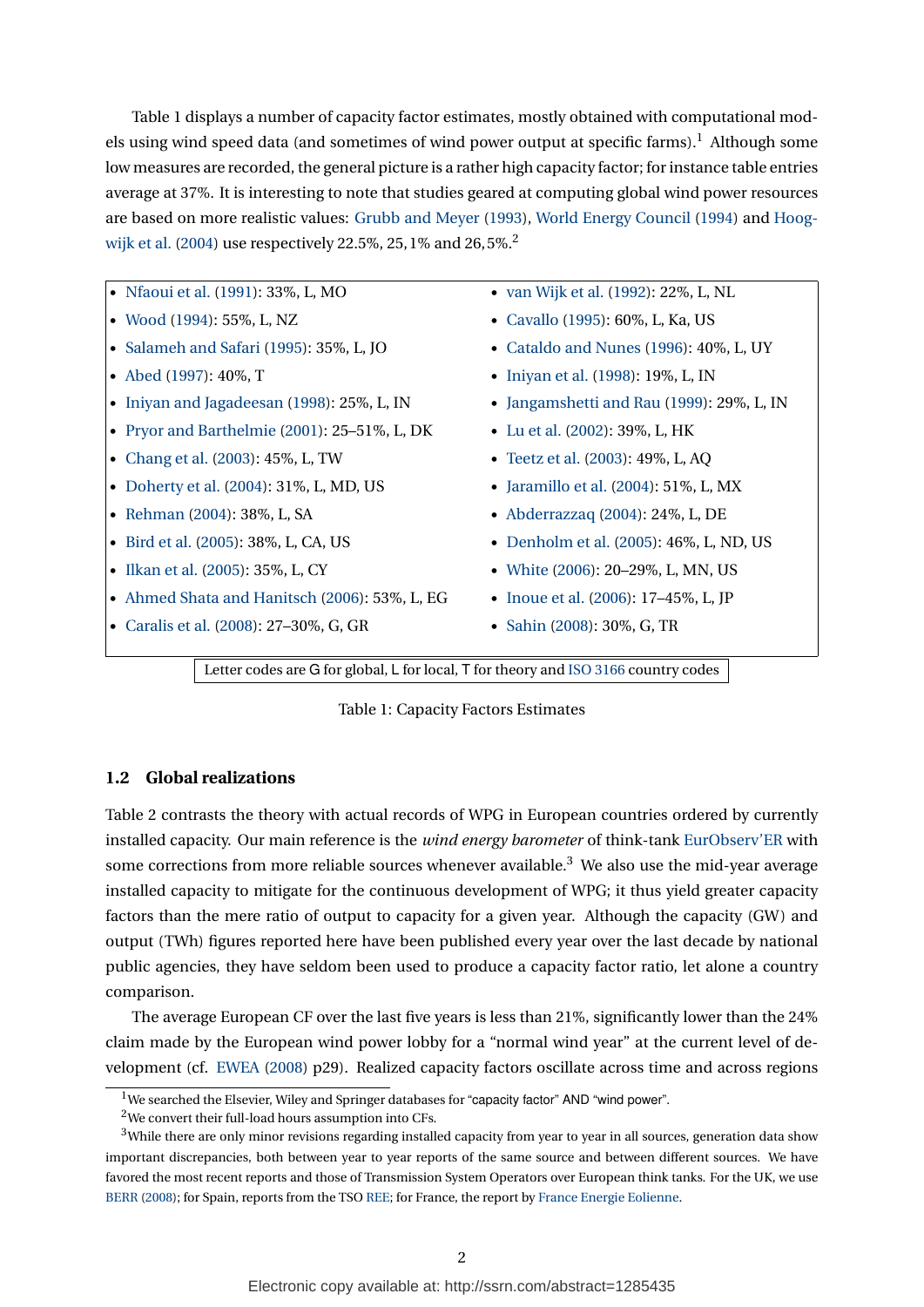|                     | Area                |      | <b>EU15</b> |  | DE   |           | ES   |                 | DK   |      | IТ        |      | UK             |      | <b>FR</b> |      | PT   |  |
|---------------------|---------------------|------|-------------|--|------|-----------|------|-----------------|------|------|-----------|------|----------------|------|-----------|------|------|--|
|                     | Capacity (GW)       |      | 56.3        |  | 22.2 |           | 14.1 |                 | 3.1  |      | 2.7       |      | 2.5            |      | 2.4       |      | 2.2  |  |
|                     | Energy (TWh)        |      | 97.7        |  | 33.7 |           | 28.8 |                 | 6.1  |      | 4.2       |      | 5.3            |      | 4.2       |      | 3.8  |  |
|                     | Capacity Factor (%) |      | 20.8        |  | 17.5 |           | 24.8 |                 | 22.8 |      | 19.1      | 26.1 |                | 22.3 |           | 22.7 |      |  |
|                     |                     |      |             |  |      |           |      |                 |      |      |           |      |                |      |           |      |      |  |
| Area                |                     | NL   | AT          |  |      | <b>GR</b> |      | ΙR<br><b>SE</b> |      |      | <b>BE</b> |      | P <sub>O</sub> |      | <b>CA</b> |      | US   |  |
| Capacity (GW)       |                     | 1.7  | 1.0         |  |      | 0.9       |      | 0.8<br>0.7      |      |      | 0.3       |      | 0.3            |      | 2.4       |      | 16.6 |  |
| Energy (TWh)        |                     | 3.5  | 2.0         |  |      | 1.9       |      | 1.9             | 1.2  |      | 0.5       |      | 0.5            |      | 4.4       |      | 32.1 |  |
| Capacity Factor (%) |                     | 21.5 | 20.1        |  |      | 29.3      |      | 29.3            | 21.7 | 20.0 |           |      | 25.9           |      | 22.3      |      | 25.5 |  |
|                     |                     |      |             |  |      |           |      |                 |      |      |           |      |                |      |           |      |      |  |

<span id="page-2-0"></span>Table 2: Average Capacity Factors over 2003-07

in the 20–30% range.<sup>[4](#page-2-1)</sup> The higher end is found in Greece, Ireland and UK which benefit from numerous windy costal areas with low density of population that enable effective sitting in those preferable zones. For reference, Table [2](#page-2-0) includes the US $^5$  $^5$  and [California](http://www.energyalmanac.ca.gov/renewables/index.html) (CA), the state with the longest experience in WPG; there is a stark contrasts with [AWEA](#page-7-5) [\(2005\)](#page-7-5)'s claim that a 35% capacity factor is typical for the US.

The strongest discrepancy between theory and reality regards the large scale development of WPG with offshore participation. Wild claims are made regarding future possibilities at the 2020-2030 horizons that up to now, in our opinion, are all but warranted by facts. Academic reports regarding the UK by [SDC](#page-9-14) [\(2005\)](#page-9-14), [Gross et al.](#page-8-12) [\(2006\)](#page-8-12) or [Sinden](#page-9-15) [\(2007\)](#page-9-15) borrow at face value the 35% capacity factor at the 2020 horizon adopted by [Dale et al.](#page-8-13) [\(2004\)](#page-8-13). The later authors justify their choice on the grounds that the UK wind resource is excellent and that half the capacity will be offshore. The first statement is true but only in relative terms. Indeed, Table [2](#page-2-0) indicates that UK WPG outperforms the EU mean by 25% but since the later is appallingly low, the feat is not so impressive. Secondly, given the 27.5% long-term CF average for current on-shore capacity in the UK, future off-shore wind power would need to reach a 43% CF which is quite off the mark at the moment since the 2003-07 average is a meager 26.5%, as one can check from table 7.4 in [BERR](#page-7-4) [\(2008\)](#page-7-4). The more recent opinion by [BWEA](#page-8-14) [\(2006\)](#page-8-14) (cf. Table 1 p16) shows more restraint in anticipating capacity factors of 30% for onshore and 35% for offshore.

At the European level, [EWEA](#page-8-11) [\(2008\)](#page-8-11) assumes that by 2020 capacity factors will reach 29.6% for onshore and 44.[6](#page-2-3)% for offshore.<sup>6</sup> For onshore, this means that repowering, better sitting and improved design of wind turbines would succeed to increase overall efficiency by  $\frac{29.6}{20.8} - 1 \approx 42\%$ . Summing-up, capacity factors above 30% for onshore and above 40% for offshore appears to be mere leaps of faith lacking the support of either hard data or a proper model of the learning curve able to deliver the promises enhancements w.r.t. currently observed levels.

#### **1.3 Correction for Wind Indexes**

The long term distribution of wind speeds is known to depend on meteorological phenomena whose duration is of the order of the decade. Capacity factors based on yearly output are thus likely to evolve and do not reflect the long term potential of a region. For that reason, a low observed capacity factor may be due to unusually low winds, below their long term potential. Several research institutes from

<span id="page-2-2"></span><span id="page-2-1"></span> $4$ We only report on areas where wind power is not anecdotal (i.e., makes more than one percent of system capacity).

<sup>5</sup> The Energy Information Administration [\(EIA\)](http://www.eia.doe.gov/cneaf/electricity/page/eia860.html) uses sampled (40%) and estimated (60%) data. As the 2006 CF appear to be an outlier when computed with our usual method, we use the detailed plants file to reconstruct a more sensible value. In any case, some plants reports are highly suspicious so that the overall CFs for the US should be handle with care.

<span id="page-2-3"></span><sup>&</sup>lt;sup>6</sup>We compute the ratio of expected TWh output per expected GW capacity p30 i.e.,  $\frac{467}{180 \times 8.76}$  and  $\frac{469}{120 \times 8.76}$ .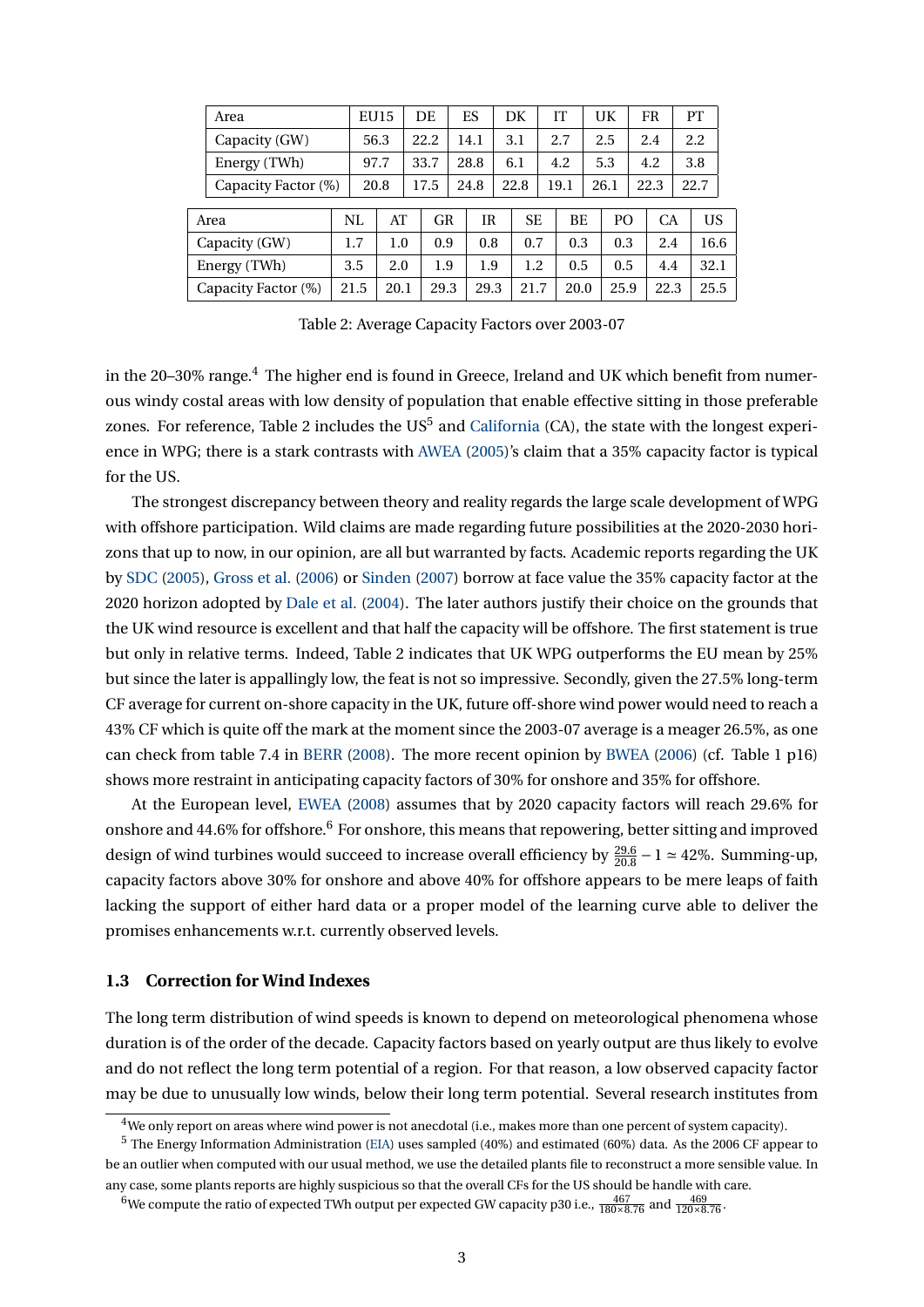countries bordering the North Sea measure the long term variations of wind speed and produce a *wind index* which is basically the ratio of current monthly output to the long-term average (cf. [Windmonitor](http://reisi.iset.uni-kassel.de/pls/w3reisiwebdad/www_reisi_page_new.show_page?page_nr=243&lang=eng) for Germany,<sup>[7](#page-3-0)</sup> [EMD](http://www.vindstat.dk) for Denmark,<sup>[8](#page-3-1)</sup> [Garrad Hassan](http://www.garradhassan.com/services/eds/ukindex.php) for the UK,<sup>[9](#page-3-2)</sup> [WSH](http://home.planet.nl/~windsh/windexen.html) for the [Netherlands](http://home.planet.nl/~windsh/Windexen-NL-WSH.xls) and [Elforsk](http://www.vindenergi.org/driftuppfolj.htm) for Sweden). The longest and most detailed range of data comes from Denmark as illustrated on Figure [1.](#page-3-3)



<span id="page-3-3"></span>Figure 1: Danish monthly Wind index

Although monthly values differ among countries, one can see on Figure [2](#page-3-4) that their yearly averages nevertheless evolve in parallel fashion (as already shown by [Atkinson et al.](#page-7-6) [\(2006\)](#page-7-6)). We use the yearly wind indexes to correct the observed CFs in each country. The average of the CF over the last decade increases from 24.3% to 25.5% for Denmark, from 18.6% to 18.9% for Germany and from 20.9% to 21.9% for the Netherlands. Applying the Danish index which is the longest and most reliable to the EU-15 data over the 2003-2007 period would increase the CF from 20.8% to 22.5%. We may thus conclude that the wind speed potential must be taken into account, though its impact is not as great as the wind lobby pretends. For instance, the German Wind Energy Association [\(BWE\)](http://www.wind-energie.de/de/statistiken/) uses a potential output measure that amounts to an implicit wind index which is, on average over the last 15 years, at 20% below the wind index computed by [ISET.](http://reisi.iset.uni-kassel.de/pls/w3reisiwebdad/www_reisi_page_new.show_page?page_nr=243&lang=eng)



<span id="page-3-4"></span>Figure 2: Northern Europe Wind indexes

# **2 Rationalization**

In this section, we offer several avenues to rationalize the wedge between the theory and practice of capacity factors: *shadowing*, *learning curve*, long term evolution of wind patterns, *NIMBY* and *selection bias*.

<span id="page-3-0"></span> $7$ The denominator for the index is the average WPG output computed from wind speed series at five locations over the 1950-2000 period.

<span id="page-3-1"></span> ${}^{8}$ As explained in [Nielsen](#page-9-16) [\(2004\)](#page-9-16), the 1976-78 average is initially used as the denominator for the index starting in 1979; from then on, periodical readjustments take place (cf. data [file\)](http://www.vindstat.dk/Excel_ark/Vindindeks.xls). We use the raw data covering the 1979-2007 period. As the mean is 97.4, a rescaling is performed to produce a mean of 100.

<span id="page-3-2"></span><sup>&</sup>lt;sup>9</sup>Same as Denmark using the 10 year average previous to the year being computed.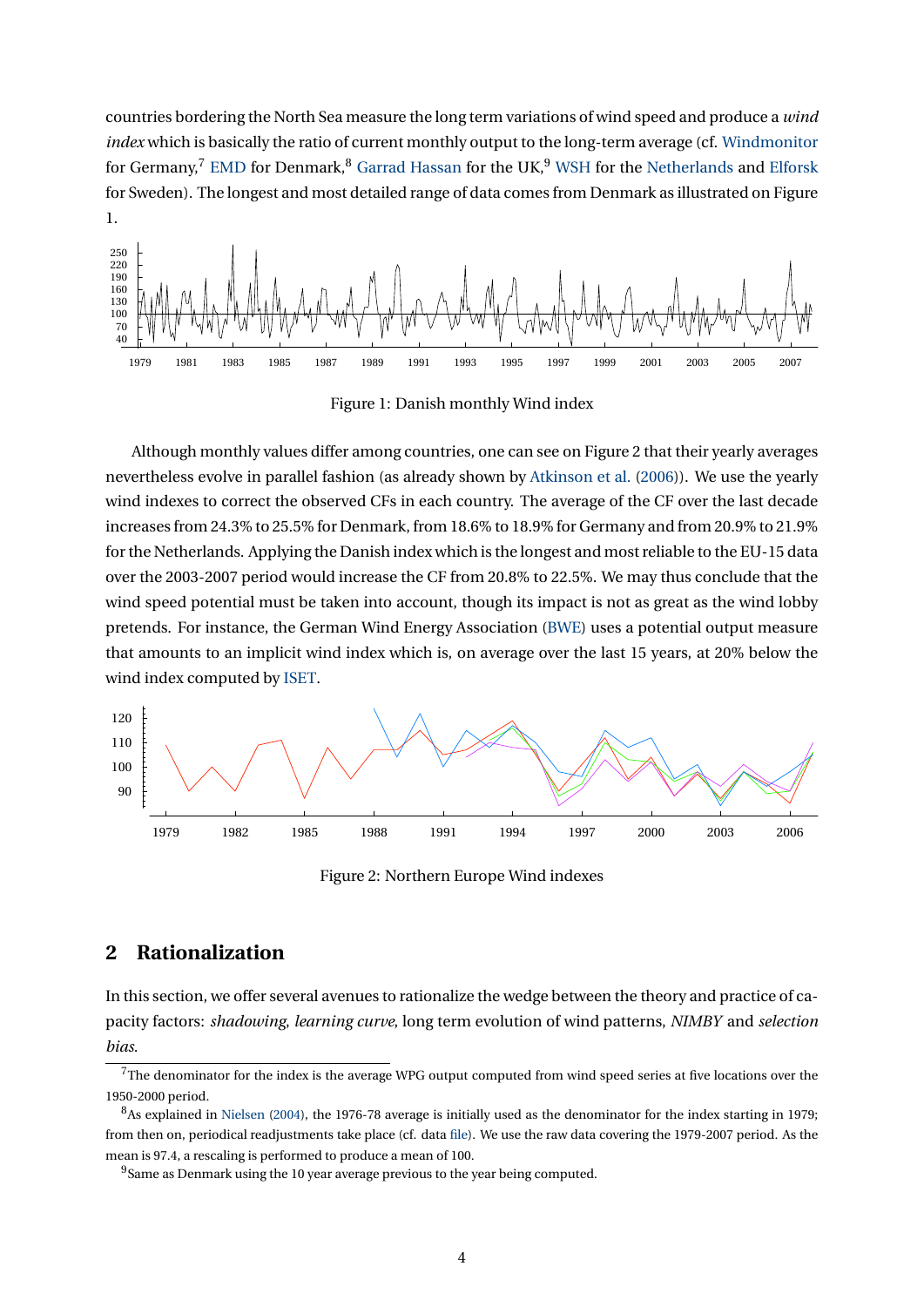#### **2.1 Shadowing**

A first technical answer to the capacity factor puzzle is *shadowing*, a physical phenomenon that originates in the fact that wind farms compromise optimal distance between turbines to save on land cost or to pack many turbines over a high quality area of limited extension. As reported by [Kaltschmitt et al.](#page-9-17) [\(2007\)](#page-9-17) p331, the output of a wind farm is on average 92% of its nameplate capacity i.e., although a single 2MW turbine can yield 2MW under a large span of good wind speeds, a farm of 50 units will never yield the nameplate capacity of 100MW but 92MW at most. Taking into account shadowing raises the European capacity factor to 23% instead of 21%(i.e., a 10% compensation).

#### **2.2 Learning Curve**

The next piece of explanation is an over-optimistic *learning curve* effect. Up until the last decade, California was the only place publicizing aggregate information regarding its wind power program. The [Energy Commission](http://www.energyalmanac.ca.gov/renewables/index.html) reports that the state capacity factor grew from 13% in 1985 to 24% in 2001 (cf. [California Energy Commission](#page-8-15) [\(2001\)](#page-8-15) p.15). This is obviously due to technological progress in wind turbines design and possibly to better sitting. This hard fact is proof that the learning curve was at work for WPG during the 80s and 90s. Over the last decade, the wind power industry has noticed an even stronger development. It may have lead some to believe that the aggregate CF would keep rising towards its theoretical limit, which is the CF of the best site in the territory. This did not happen because averages usually do not converge to the maximum of the sample. The California CF, for example, decreased since 2001.

#### **2.3 Long Term Wind Evolution**

[Atkinson et al.](#page-7-6) [\(2006\)](#page-7-6) show that the North Atlantic oscillation [\(NAO\)](http://en.wikipedia.org/wiki/North_Atlantic_Oscillation) is a good approximation to the wind indexes of Northern Europe over the period 1990-2005. By extending the study to the 1979-2007 period, we can confirm this judgement. Figure [3](#page-4-0) displays the 10 years moving average of the Danish Wind index (bold curve) together with the [NAO](http://climexp.knmi.nl/selectindex.cgi?someone@somewhere) index.



<span id="page-4-0"></span>Figure 3: NAO index vs. Danish Wind index

To produce Figure [3,](#page-4-0) we first scale the monthly NAO series by a factor 1000. Over 3 centuries, the NAO mean is  $\mu$  = 31 while its coefficient of variation is  $\gamma = \frac{\mu}{\sigma}$  $\frac{\mu}{\sigma}$  = 48%; for the 10 years moving average, we find  $(\hat{\mu}, \hat{\gamma}) = (37, 5\%)$ . Over the shorter 1979-2007 period, we have  $(\mu, \gamma) = (44, 41\%)$  and  $(\hat{\mu}, \hat{\gamma}) = (96, 2\%)$ . The correlation between the monthly NAO and Danish wind indexes is  $r = .49$ , reaching  $\hat{r} = .96$  for the 10 years moving average. A least-squares fit of the Danish index over the NAO one (intercept 96, slope .0288) is used to rescale the NAO index for the join plot on Figure [3.](#page-4-0)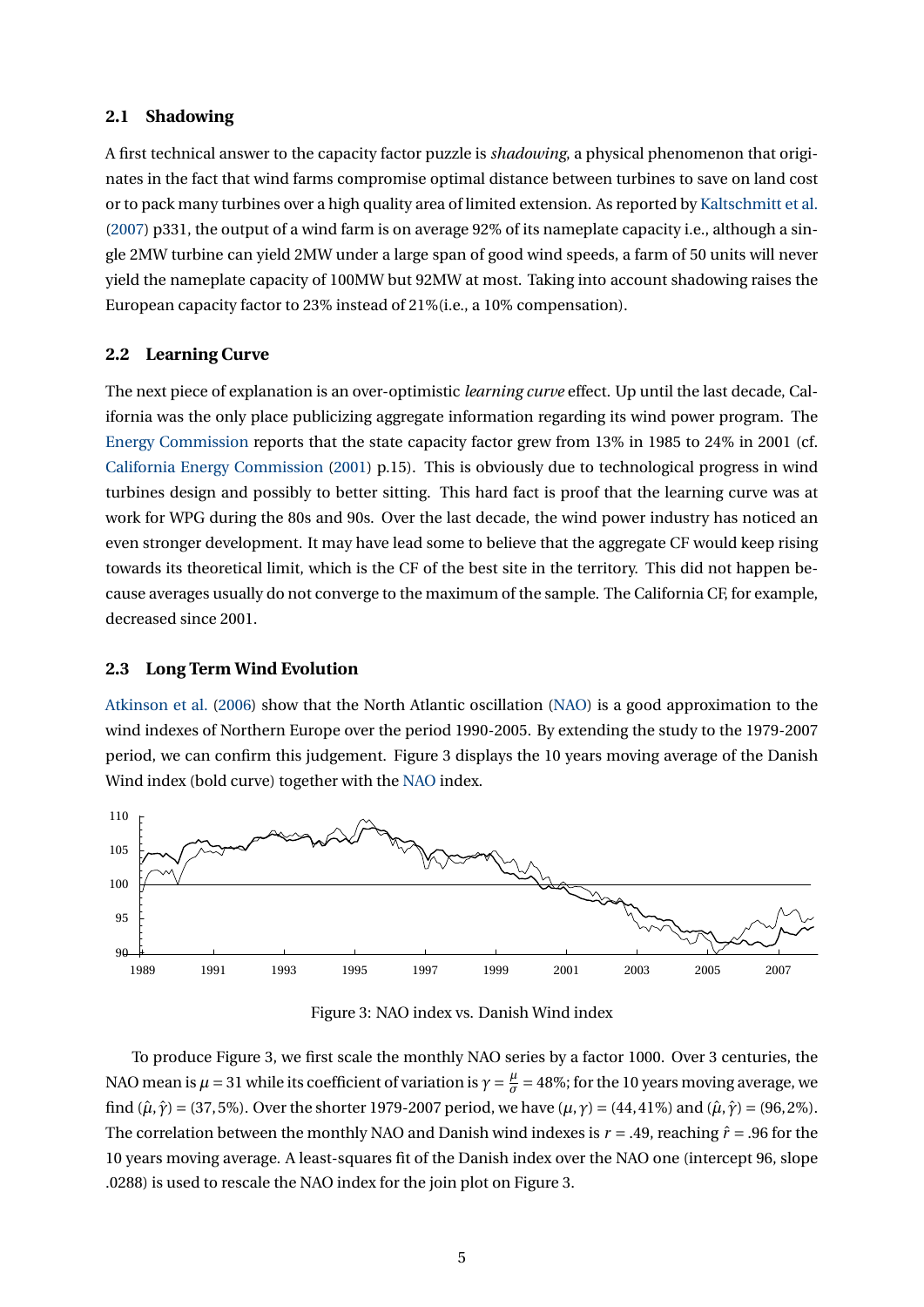Three decades can be deem the long-term in economics but it is a rather short period for atmospheric oscillations and thus for wind speeds. This is illustrated with the top panel of Figure [4](#page-5-0) dis-playing the [10](#page-5-1) years moving average of the NAO index over three centuries.<sup>10</sup> One clearly sees a rise starting around 1970 and lasting two decades. Upon observing that the average yield of wind turbines was increasing during these two decades, a practitioner would have been right to exclude "long term wind surge" as a possible explanation as it was and still remains a low probability event. Technology improvement was therefore a more plausible cause. This might have unduly reinforced the belief put onto the learning curve effect. The bottom panel, by concentrating on the last four decades, warrants this opinion. We see how the one year moving average, displayed in grey, varies widely during the year, making a surge or decline impossible to anticipate. We only know about it once it is over. After 1993, the index went downward for a decade and reverted below its long term average.



<span id="page-5-0"></span>Figure 4: Long Term Change in the NAO index

#### **2.4 NIMBY**

Given non-discriminatory WPG subsidies, a rational investor will always try to sit a wind farm at an optimum site, so that we would expect most investment to take place in those coastal areas where wind is strong. That is correct if the full cost is location independent. Yet, one frequently observes [NIMBY](http://en.wikipedia.org/wiki/NIMBY) opposition in those coastal areas that are either densely populated or whose economic activity depends heavily on tourism. On the contrary, deserted rural areas greatly benefit from the sitting of wind farm in terms of job creation so that local authorities adopt the reverse attitude. The best sites, from the wind resource point of view, are thus associated with relatively larger cost and delays; this leads investors to develop in-land at subpar locations. As a consequence, the average country CF is far from its maximum; it can even decrease with the expansion of wind power capacity into areas with medium quality wind resource. There remains however plenty of unexploited optimal sites for the future if the NIMBY syndrome can be appeased.

#### **2.5 Selection Bias**

<span id="page-5-1"></span> $10$ We first apply the previous fit parameters to rescale the NAO index. Since its mean is 99, we further adjust it to have a 100 mean. As a by product, we may say that Danish wind force over the last three decades was one percent above long term average.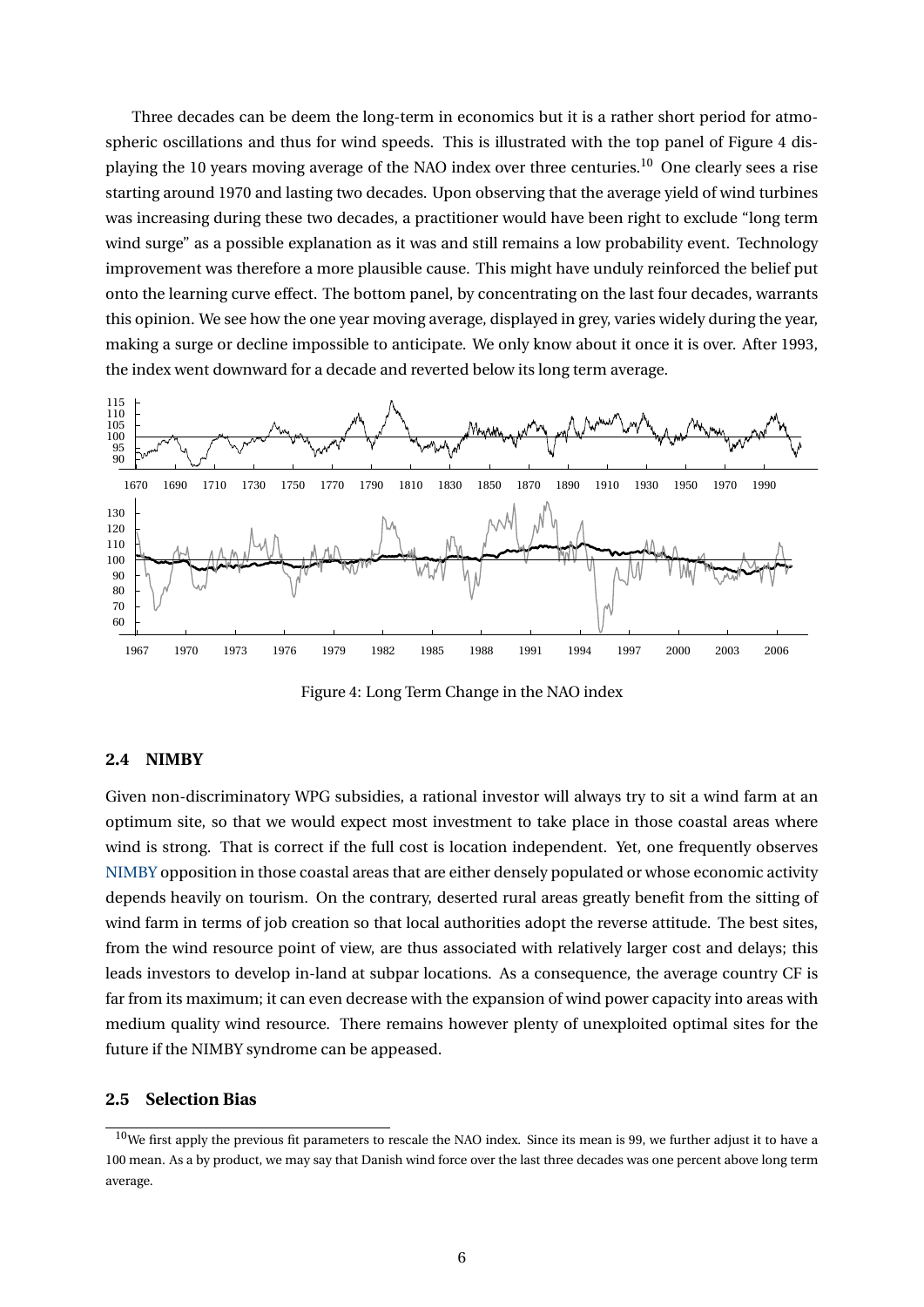Our last and most controversial rendition of the mismatch between theory and practice of capacity factor is the *selection bias*. Firstly, academic outlets geared at renewables naturally attract supportive authors, as their writing style indicates. This avowed bias may lead them to understate unpromising results (and overstress those favoring the advent of renewables). Secondly, and more importantly, Table [1](#page-1-0) is a list of best cases. Indeed, it would not make sense to study wind speed data at a location where nobody will ever build a wind farm; the selected sites are thus necessarily the most promising ones for WPG. Given that we are looking at the top of the distribution, it is no surprise then that capacity factors recorded over entire territories end up being much smaller than the aforementioned estimates.

A related phenomenon is the emphasis of the wind lobby on capacity installation with the associ-ated neglect of energy output and capacity factor.<sup>[11](#page-6-0)</sup> This is a rational behavior because wind turbines and farms (capacity) are the visible side of WPG that has to be "sold" to the public to guarantee continued political support and subsidies (or renewables obligations). Public authorities may even follow the same path since they have an interest in altering the fuel mix towards renewables, in order to meet Kyoto targets and reduce dependence on imports. Yet, as we argue in the conclusion, the capacity factor matters for future policy making.

# **3 Conclusion**

The capacity factor is a crucial information for decision makers and the reliance on the now popular 35% value is not without consequences. For the private investor, the net present return of a wind turbine is proportional to its average CF over the 20 years lifetime of the equipment. At the EU level, a realized capacity factor of 21% means that the average levelized cost of WPG is raised by two thirds. Indeed, average cost is the ratio of fixed cost to capacity factor, up to a constant (8760, the number of hours in a year). Since the ratio of predicted to real CF is  $\frac{35}{21} \approx 1.66$ , real cost is 66% above the standard estimate.

The wedge between anticipated and realized CF implies that some private investors may have been victims of a variant of the winner's curse, the discovery after sitting the turbine that the location is not among the best. If one insists on treating investors as rational then it must be the case that realized capacity factors are still large enough to make projects profitable given the subsidies guaranteed by national regulatory regimes and local political support.<sup>[12](#page-6-1)</sup> As we show in [Boccard](#page-8-16) [\(2008\)](#page-8-16), this prediction seem confirmed for most of European regions with the possible exception of South-Western Germany. As for the future, the knowledge that the average capacity factor is lower than expected may slow the overall development of WPG since the projects in the least promising sites may not be carried out. The bright side of the picture is that investment will concentrate on the most windy areas and become more efficient.

The novel information on wind power provided in this note is of greatest importance for public authorities because the capacity factor at country level exactly determines how much carbon emissions are avoided in the electricity sector. Beyond this environmental objective, WPG also participates in reducing the dependence on fossil fuel imports (traditionally used for the production of electricity). The fact that WPG happens to be less efficient than previously thought is no reason to withdraw

<span id="page-6-0"></span><sup>&</sup>lt;sup>11</sup>The capacity unit MW is present dozens of times in the [EWEA](#page-8-17) [\(2007\)](#page-8-18) or [GWEC](#page-8-18) (2007) but the energy units MWh or GWh are nowhere to be found.

<span id="page-6-1"></span> $12$ Beyond helping with red-tape, local support can take the form of inexpensive lease of land, access to cheap borrowing from savings & loans institutions, tax exemptions or technical service provided in-kind by public agencies.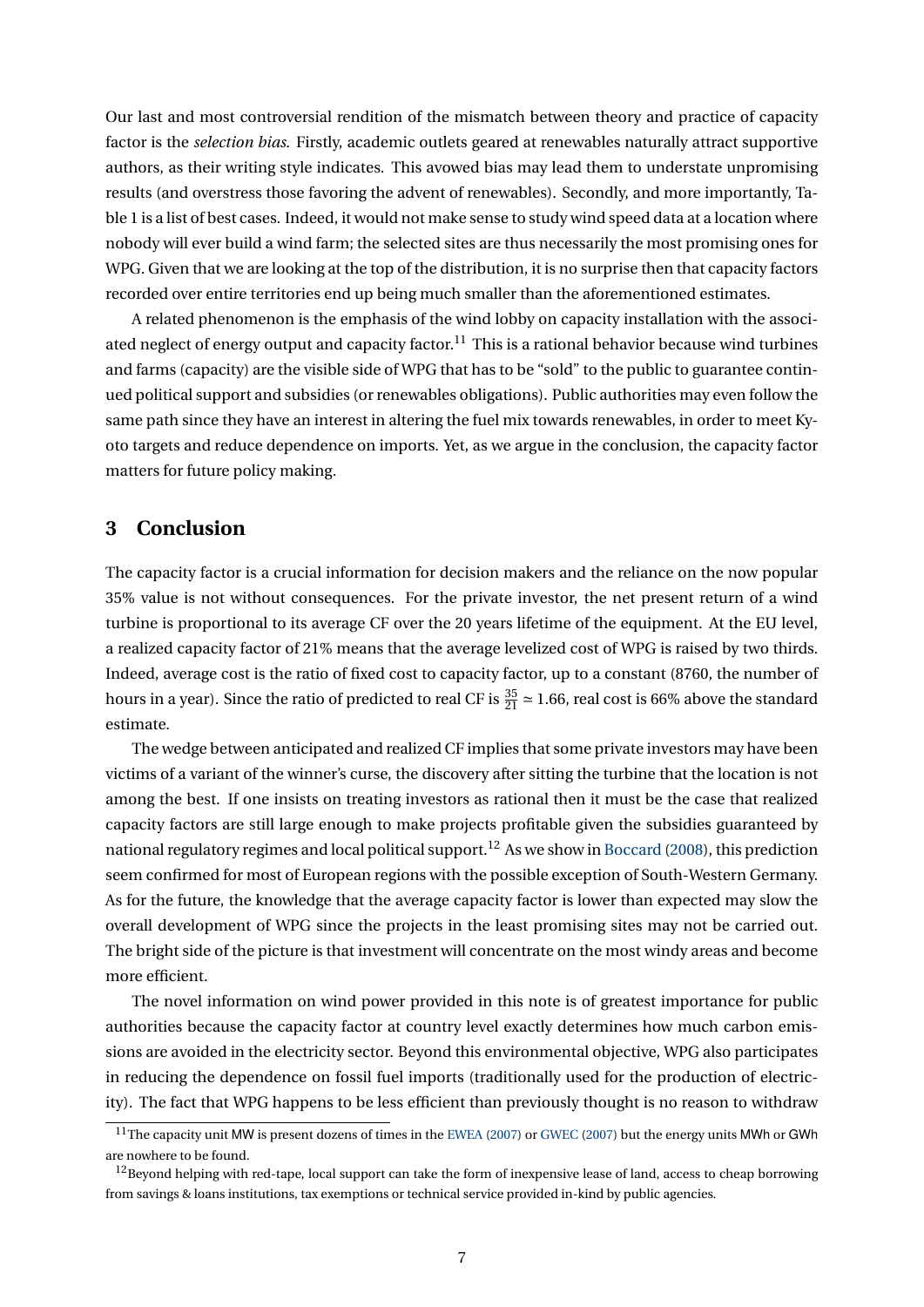support since it remains the unique RES able to expand on a large scale at a reasonable cost to tackle the EU's Kyoto commitment (and beyond). Yet, new technologies such as solar, tidal or fuel cells are emerging and may someday become as competitive as WPG to meet our environmental goals. Tracking the progress (or lack thereof) in each field is thus essential to avoid been trapped someday into a sub-optimal renewable technology.

A more direct policy implication of our findings regards the national character of current support schemes. The *value for money* of taxes<sup>[13](#page-7-7)</sup> channeled towards WPG support schemes currently differs. Somehow exaggerating, one Irish Euro produces twice as much carbon saving as one German Euro. If schemes were not compartmented, arbitrage would occur and guarantee an optimal employment of European public money in WPG. Beyond state aid in disguise and transmission congestion, it is hard to imagine an objective reason to impede German public funds from being used to develop WPG projects abroad with the resulting green electricity being entirely bought by German customers.<sup>[14](#page-7-8)</sup> European citizens concerned by climate change, and to a lesser extent taxpayers, deserve a greater effort from energy policy makers to improve on this issue.

Lastly, national support schemes have been, up to now, quite insensitive to geography as a consequence of non-discriminatory rules for public funds spending. Given that investment projects at the best sites (with the highest CFs) often fail to turn to reality, it may be time to introduce a dose of positive discrimination. Public authorities should try to improve media communication and adopt counter-vailing incentives such as co-sharing the benefits of WPG to diffuse local political opposition (NIMBY). More regional statistics about CFs would obviously need to be gathered to guide such a policy.

## **References**

- <span id="page-7-3"></span>Abderrazzaq M. H. [Energy production assessment of small wind farms.](http://dx.doi.org/10.1016/j.renene.2004.04.003) *Renewable Energy*, 29(15): 2261–2272, 2004.
- <span id="page-7-0"></span>Abed K. A. [Performance of a wind-turbine-driven compressor for lifting water.](http://dx.doi.org/10.1016/S0360-5442(96)00089-8) *Energy*, 22(1):21–26, 1997.
- <span id="page-7-2"></span>Ahmed Shata A. S. and Hanitsch R. [The potential of electricity generation on the east coast of red sea](http://dx.doi.org/10.1016/j.renene.2005.09.026) [in egypt.](http://dx.doi.org/10.1016/j.renene.2005.09.026) *Renewable Energy*, 31(10):1597–1615, 2006.
- <span id="page-7-6"></span>Atkinson N., Harman K., Lynn M., Schwarz A., and Tindal A. [Long-term wind speed trends in north](http://www.garradhassan.com/downloads/reports/Long_term_wind_speed_trends_in_northwestern_Europe.pdf)[western europe.](http://www.garradhassan.com/downloads/reports/Long_term_wind_speed_trends_in_northwestern_Europe.pdf) Technical report, Garrad Hassan, 2006.
- <span id="page-7-5"></span>AWEA. [The economics of wind energy.](http://www.awea.org/pubs/factsheets/EconomicsOfWind-Feb2005.pdf) Technical report, American Wind Energy Association, 2005.
- <span id="page-7-4"></span>BERR. [Digest of united kingdom energy statistics.](http://stats.berr.gov.uk/energystats/dukes08_c7.pdf) Technical report, Department for Business, Enterprise & Regulatory Reform, 2008.
- <span id="page-7-1"></span>Bird L., Bolinger M., Gagliano T., Wiser R., Brown M., and Parsons B. [Policies and market factors driving](http://dx.doi.org/10.1016/j.enpol.2003.12.018) [wind power development in the united states.](http://dx.doi.org/10.1016/j.enpol.2003.12.018) *Energy Policy*, 33(11):1397–1407, 2005.

<span id="page-7-7"></span> $13A$  levy applied upon electricity prices to finance a support scheme is a tax. Likewise a renewable obligation artificially raise producers' cost and is also akin to taxation. The only difference lies in their determination, the former being exogenous and the latter endogenous.

<span id="page-7-8"></span> $14$ Notice that the local health benefits of carbon emission reduction would still take place in Germany since German thermal generation would be substituted by green foreign electricity.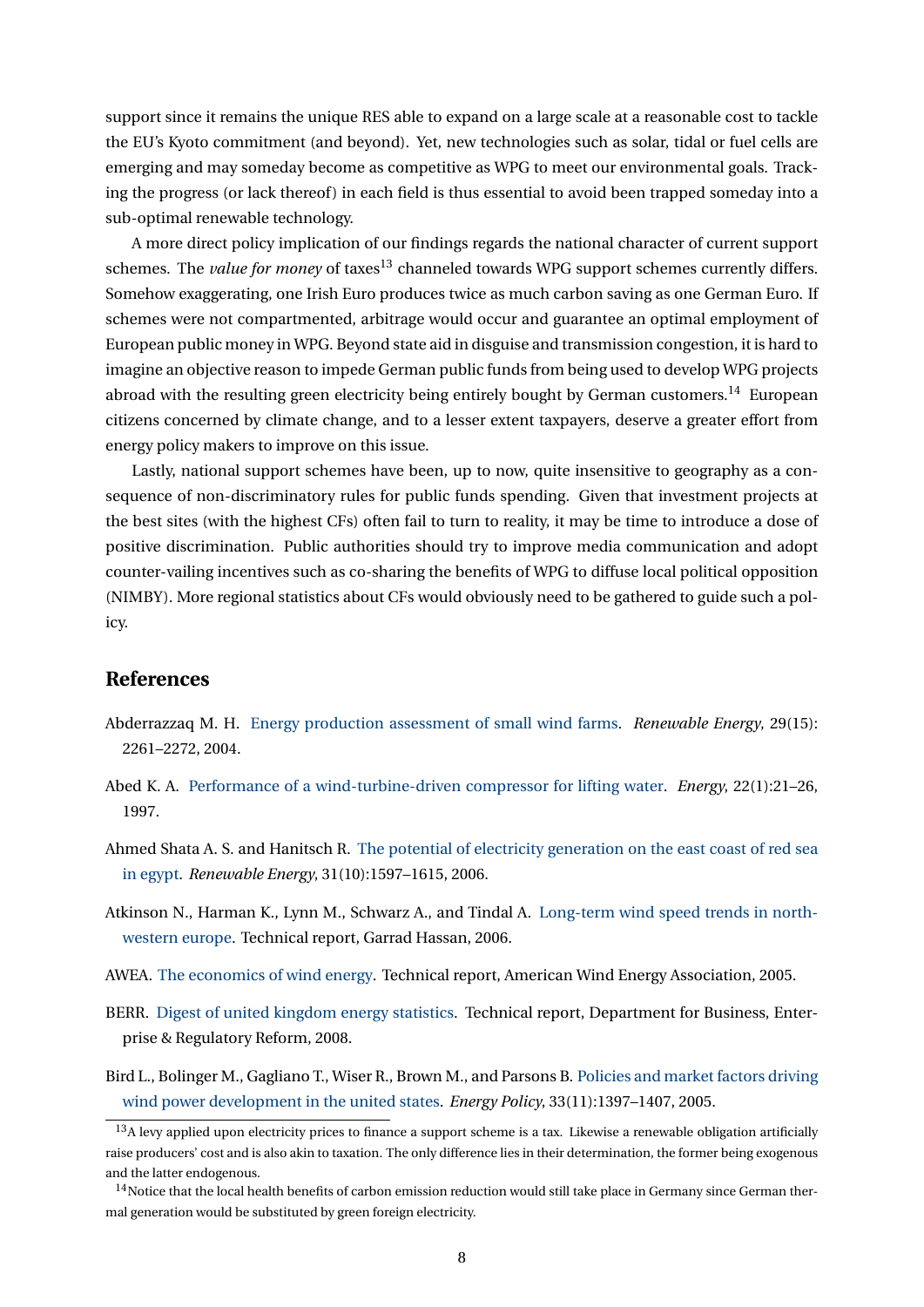<span id="page-8-16"></span>Boccard N. [Economic properties of wind power, a European assessment.](http://papers.ssrn.com/abstract=1285462) Technical report, UdG, 2008.

- <span id="page-8-14"></span>BWEA. [Submission to energy review.](http://www.bwea.com/pdf/energyreview/BWEA_ERsubmission.pdf) Technical report, British Wind Energy Association, 2006.
- <span id="page-8-15"></span>California Energy Commission. [Wind performance report.](http://www.energy.ca.gov/reports/2003-01-17_500-02-034F.PDF) Technical report, California Energy Commission, 2001.
- <span id="page-8-6"></span>Caralis G., Perivolaris Y., Rados K., and Zervos A. [On the effect of spatial dispersion of wind power](http://dx.doi.org/10.1088/1748-9326/3/1/015003) [plants on the wind energy capacity credit in greece.](http://dx.doi.org/10.1088/1748-9326/3/1/015003) *Environmental Research Letters*, 3, 2008.
- <span id="page-8-8"></span>Cataldo J. and Nunes V. [Wind power assessment in uruguay.](http://dx.doi.org/10.1016/0960-1481(96)88402-3) *Renewable Energy*, 9(1-4):794–797, 1996.
- <span id="page-8-7"></span>Cavallo A. J. [High capacity factor wind turbine-transmission systems.](http://dx.doi.org/10.1115/1.2870843) *Journal of Solar Energy*, 117(2): 137–144, 1995.
- <span id="page-8-3"></span>Chang T.-J., Wu Y.-T., Hsu H.-Y., Chu C.-R., and Liao C.-M. [Assessment of wind characteristics and](http://dx.doi.org/10.1016/S0960-1481(02)00184-2) [wind turbine characteristics in taiwan.](http://dx.doi.org/10.1016/S0960-1481(02)00184-2) *Renewable Energy*, 28(6):851–871, 2003.
- <span id="page-8-13"></span>Dale L., Milborrow D., Slark R., and Strbac G. [Total cost estimates for large-scale wind scenarios in uk.](http://dx.doi.org/10.1016/j.enpol.2004.03.012) *Energy Policy*, 32:1949–1956, 2004.
- <span id="page-8-10"></span>Denholm P., Kulcinski G. L., and Holloway T. [Emissions and energy efficiency assessment of baseload](http://dx.doi.org/10.1021/es049946p) [wind energy systems.](http://dx.doi.org/10.1021/es049946p) *Environmental Science & Technology*, 39(6):1903–1911, 2005.
- <span id="page-8-4"></span>Doherty R., Denny E., and O'Malley M. [System operation with a significant wind power penetration.](http://dx.doi.org/10.1109/PES.2004.1372988) In *Power Engineering Society General Meeting, IEEE*, volume 1, pages 1002–1007, 2004.
- <span id="page-8-17"></span>EWEA. [Annual report.](http://www.ewea.org/fileadmin/ewea_documents/documents/publications/reports/ar07-ewea.pdf) Technical report, European Wind Energy Association, 2007.
- <span id="page-8-11"></span>EWEA. [Wind energy scenarios up to 2030.](http://www.ewea.org/fileadmin/ewea_documents/documents/publications/reports/purepower.pdf) Technical report, European Wind Energy Association, 3 2008.
- <span id="page-8-12"></span>Gross R., Heptonstall P., Anderson D., Green T., Leach M., and Skea J. [The costs and impacts of inter](http://www.uwig.org/0604_Intermittency_report_final.pdf)[mittency.](http://www.uwig.org/0604_Intermittency_report_final.pdf) Technical report, UK Energy Research Centre, 2006.
- <span id="page-8-0"></span>Grubb M. and Meyer N. [Wind energy: resources, systems, and regional strategies,](http://www.islandpress.org/bookstore/details.php?isbn=9781559631389) chapter 4, pages 157–212. In [Johansson and Williams](#page-9-18) [\(1993\)](#page-9-18), 1993.
- <span id="page-8-18"></span>GWEC. [Global wind report.](http://www.gwec.net/fileadmin/documents/test2/gwec-08-update_FINAL.pdf) Technical report, Global Wind Energy Council, 2007.
- <span id="page-8-1"></span>Hoogwijk M., de Vries B., and Turkenburg W. [Assessment of the global and regional geographical,](http://dx.doi.org/10.1016/j.eneco.2004.04.016) [technical and economic potential of onshore wind energy.](http://dx.doi.org/10.1016/j.eneco.2004.04.016) *Energy Economics*, 26(5):889–919, 2004.
- <span id="page-8-5"></span>Ilkan M., Erdil E., and Egelioglu F. [Renewable energy resources as an alternative to modify the load](http://dx.doi.org/10.1016/j.energy.2004.04.059) [curve in northern cyprus.](http://dx.doi.org/10.1016/j.energy.2004.04.059) *Energy*, 30(5):555–572, 2005.
- <span id="page-8-2"></span>Iniyan S. and Jagadeesan T. R. [Effect of wind energy system performance on optimal renewable energy](http://dx.doi.org/10.1016/S1364-0321(98)00003-3) [model–an analysis.](http://dx.doi.org/10.1016/S1364-0321(98)00003-3) *Renewable and Sustainable Energy Reviews*, 2(4):327–344, 1998.
- <span id="page-8-9"></span>Iniyan S., Suganthi L., and Jagadeesan T. R. [Critical analysis of wind farms for sustainable generation.](http://dx.doi.org/10.1016/S0038-092X(98)00102-9) *Solar Energy*, 64(4-6):141–149, 1998.